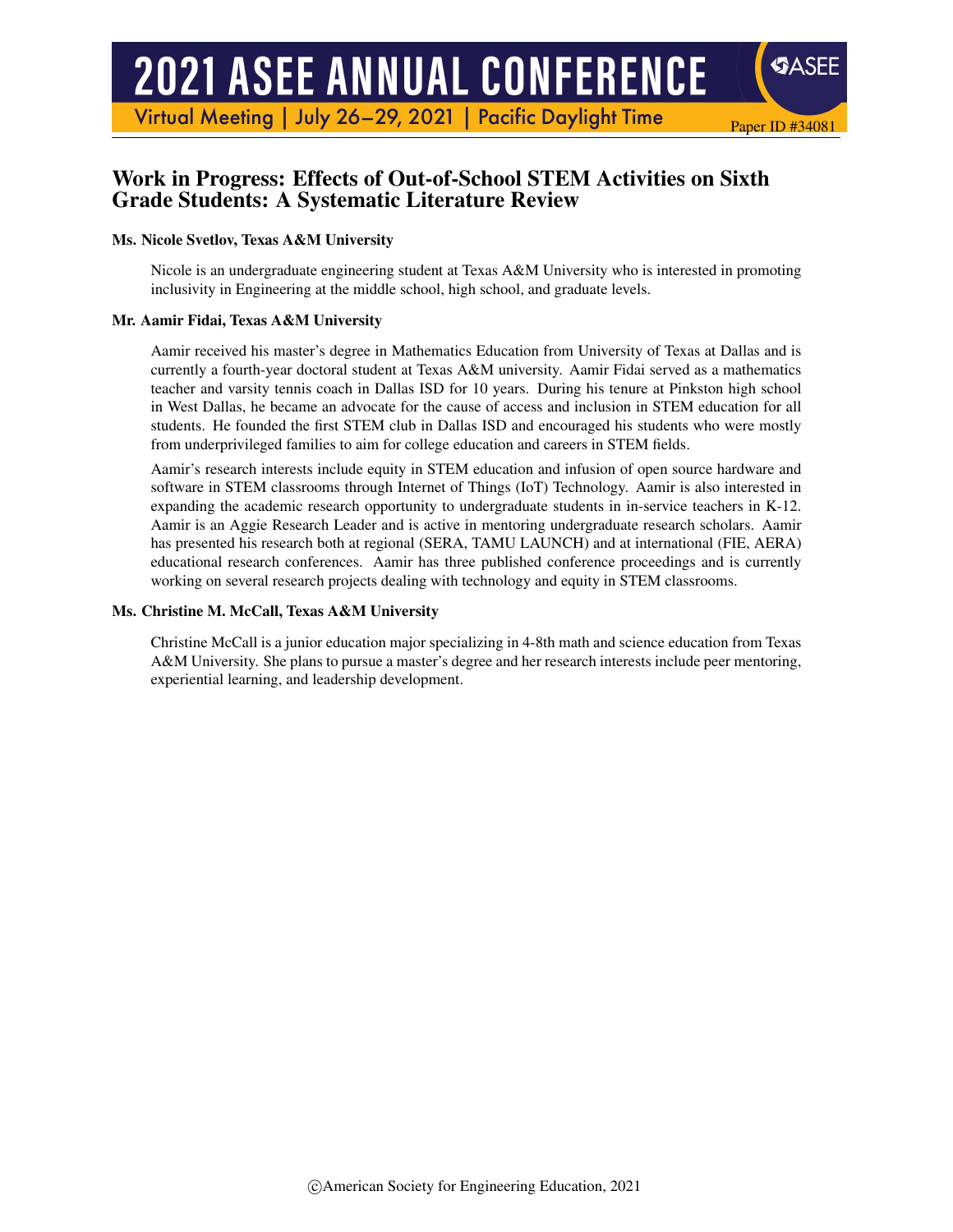## **WIP: Effects of Out-of-School STEM Activities on Sixth Grade**

### **Students: A Systematic Literature Review**

#### **Introduction**

There is a need for innovative teaching and learning practices in middle school STEM classrooms. The middle grades are an educational period during which adolescents go through significant biological, cognitive, and socio-emotional changes [9]. In this work in progress systematic review of literature, we focused on 6th grade as it is a critical transition year between lower education and higher education. During this developmental period students begin to develop career aspirations, and furthermore, it is easier for students to establish positive attitudes towards STEM at this age. Poor academic performance in the middle grades can lead to student's having low self-esteem, a lack of motivation, and absenteeism [12]. To combat these trends, it is imperative that effort be channeled towards improving middle school STEM education using innovative teaching and learning practices.

Informal and out of school STEM (IOS STEM) Education activities use innovative and unorthodox approaches to teaching and learning practices. IOS STEM activities are typically much more flexible and personal to the students. Literature shows that these activities can improve student's self-efficacy and interest them in STEM professions [18]. Students consider IOS STEM programs to be more fun than classroom activities, which could make them more productive and eager in their desire to learn. Additionally, IOS STEM programs that incorporate Inquiry based approaches to learning, which is a learning style that emphasizes the student's role in the learning process, have been found to improve critical and creative thinking skills. [22]. Lastly, IOS STEM activities have also been shown to improve attendance rates and to better the social skills of adolescent students [22].

### **Background**

Growing recognition of the importance of STEM education has resulted in an increase of scholarly research regarding STEM education in recent years. It is becoming more important to understand how, and if, adolescent student perceptions, interests and attitudes predict long-term STEM persistence. Perceptions are mental impressions that yield great influence over an individual's self-identity and their interpretation of the world. STEM identity development goes hand in hand with students' ultimate decisions about participating in the STEM education pipeline [8]. Research indicates that students from minority and underrepresented student groups perceive that they do not belong in STEM classrooms because they fail to relate to the professionals in the STEM field [7]. During middle school grades, students may form incorrect perceptions of STEM professionals due to lack of exposure to professionals that 'look' like them [5][6]. Students explore career choices based on their interests in future careers. Sadly, the middle school students have shown a lack of interest in STEM careers in the recent years [24]. This lack of interest in STEM fields is even higher for female students [4]. Early exposure can help improve students' interest in STEM career pathways [3]. In addition to interests, middle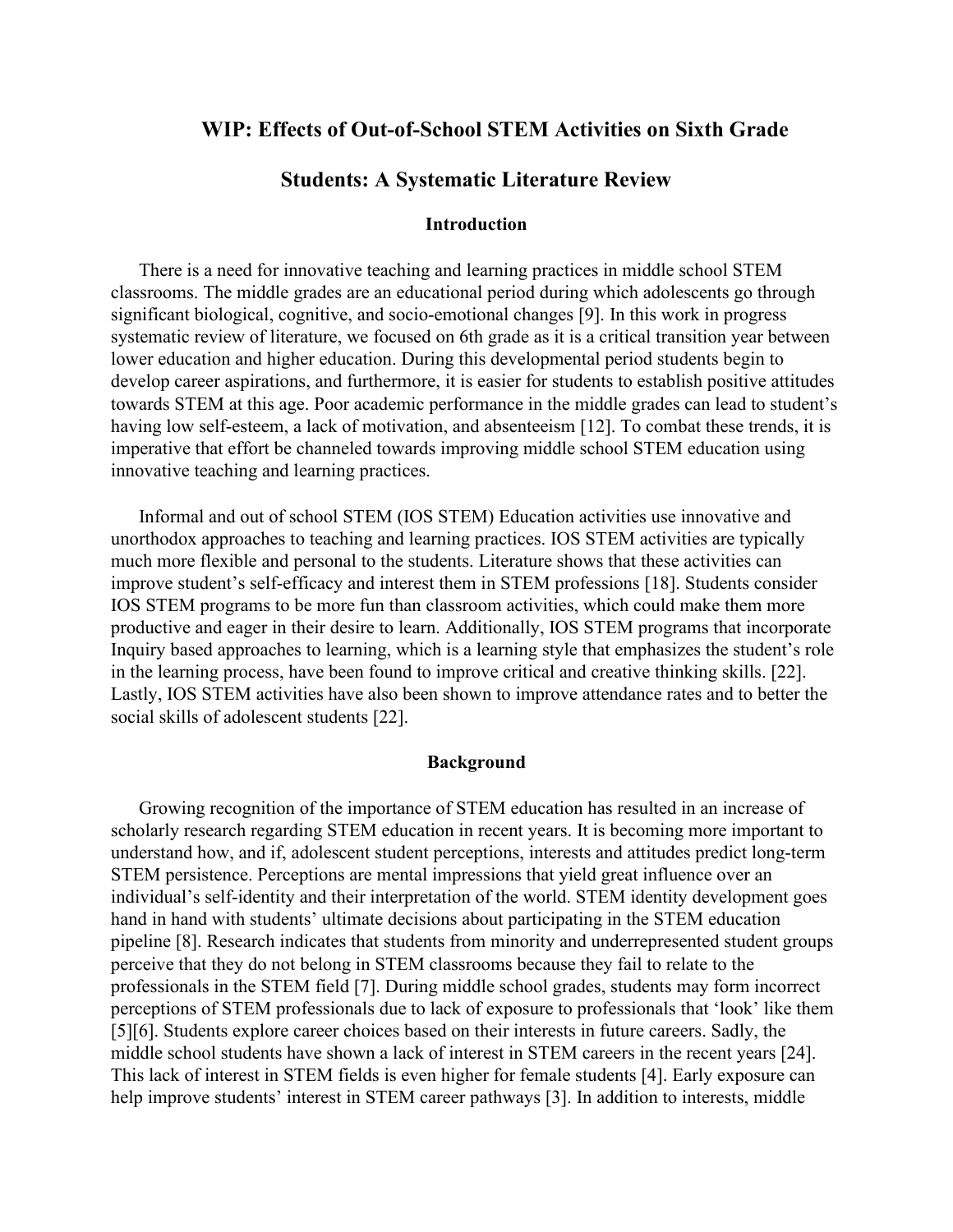School students' attitudes towards STEM education play a significant role in their academic performance as well [2]. Student's attitudes towards science are one of the biggest factors affecting students' science achievements [1]). Students' negative attitudes towards STEM subjects have detrimental effects on their STEM career choices [18]. Improving student's perceptions towards STEM subjects and careers can greatly improve the chances of their participation in the STEM pipeline.

### **Methodology**

#### **Research Question**

In this systematic literature review, we investigated the following research question: *What are the effects of informal STEM activities on sixth grade students' perceptions, attitudes, and interests towards STEM fields?* There is a lack of literature which targets specifically sixth grade students and the overlap of their perceptions, interests, and attitudes regarding STEM.



#### **Inclusion/Exclusion Criteria**

#### **Search Strategy**

The search was executed in Google Scholar. The search terms were constructed by using Boolean logic. We conducted our literature search in google scholar using the key words: "After school", "STEM", "Learning Outcomes" OR "Academic Outcomes", "Experimental" OR "Quasi Experimental", "6th Grade", "Pre Test" OR "Post Test" OR "Pre-Test" OR "Post-Test". We chose google scholar because it provides links and pointers to artifacts from a diverse range of publication outlets (e.g., peer-reviewed journal articles, conference proceedings, books, dissertations, and masters theses).

We only selected the studies that: were published between 2000 and 2020; written in the English language; provided data on 6th grade students; focused on STEM concepts; were conducted outside of school time; were published in Peer Reviewed Journals; appeared in conference proceedings or were committee approved Masters' or Doctoral theses; and were focused on the sixth grade students' perceptions, attitudes, and interests towards STEM.

#### **Data Analysis**

We achieved interrater reliability by having at least two people code each article and discuss their findings. We coded the results of each article for the implications on the students' perceptions, attitudes, and interests in STEM. We also analyzed each article for the variables of setting, length of study, population, grade levels, and country. To ensure accuracy of the coding, the coders analyzed the first 2 articles together. In Table 1 we present the summary of our preliminary findings.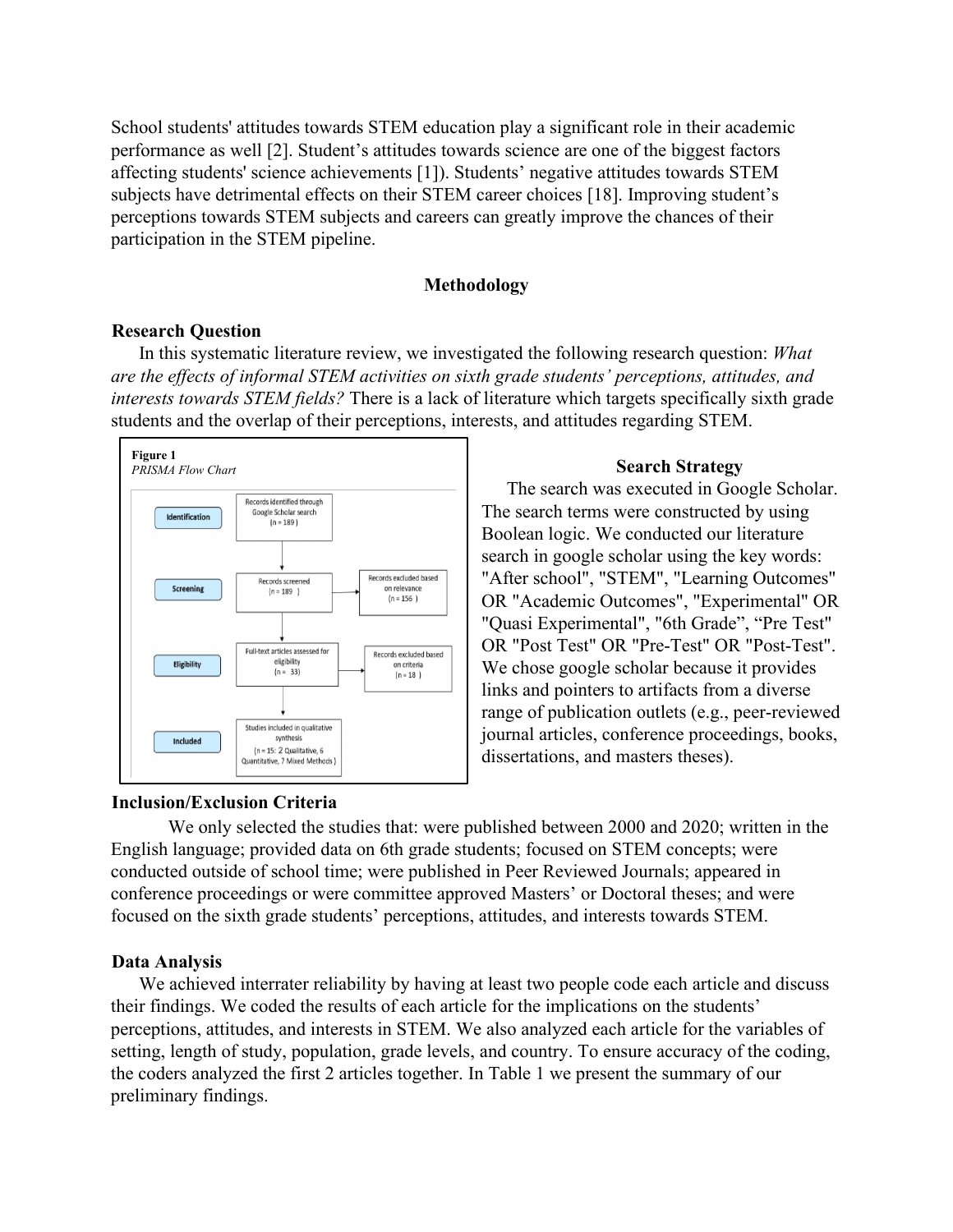#### **Results**

We present the preliminary findings of our systematic literature review in Figure 2, 3, 4, and 5.



#### **Interests**

Only one study, conducted by Gallegos [21], suggests that IOS STEM activities may have a negative effect on student STEM interest. The participants in Gallegos' study scored lower in the Career Interest Survey Post Test than they did in the Pre Test. The survey asked the participants to, on a scale of one to five, indicate how much they agree with statements, such as "I am interested in careers that use science" and "I like my science class". In this study, the IOS activity consisted of a virtual avatar incorporated into a video game to deliver biology lessons [21]. Other studies included in the systematic review on literature found that (1) increased exposure to IOS programs and activities can help students strengthen their interests, (2) IOS activities have the potential to foster student interest in STEM fields, (3) IOS activities have a positive effect on participant STEM awareness, and that (4) high STEM interest rates can help maintain student engagement in school [17][16][24][12].

# *limitation as educational practices*  **Figure 5** Number of Studies  $30$ Duration(weeks)

*Study duration. The mean duration of the studies is approximately 18 weeks. However, when the outlier (108 weeks) is excluded, the mean duration is 11.928 weeks.*

#### **Perceptions**

The studies included in this review seem to indicate that IOS Stem activities have the potential to change the perceptions that students have of their own self-efficacy and the perceptions that students have of the STEM field [18][15][10]. One of the IOS Programs which noted positive perceptions in the participants centered their curriculum around leadership values. The study alludes that collaborative based IOS programs may help students develop social and cognitive skills, as well as a desire to bring about positive change [15]. Another study found through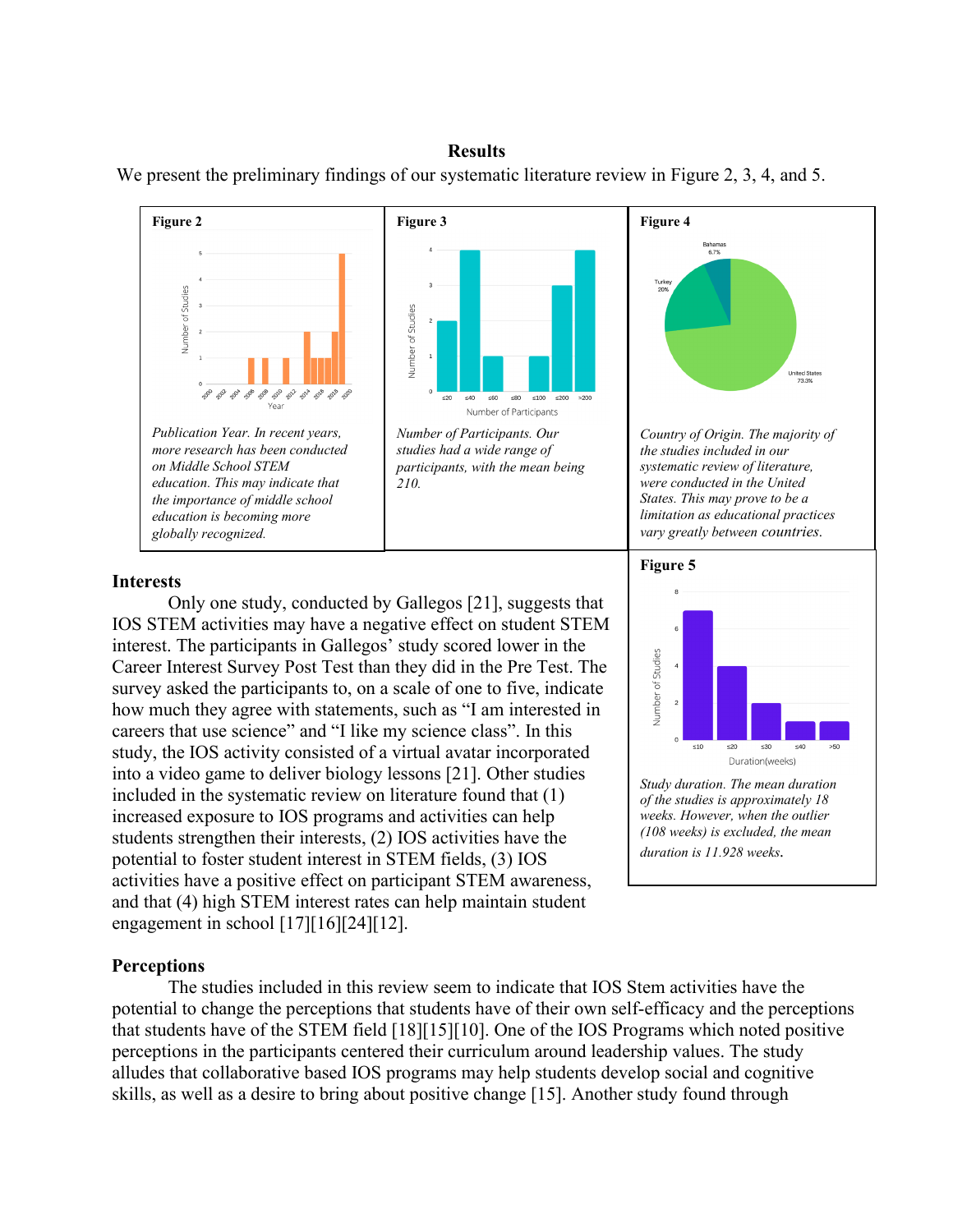statistical analysis that students who perceived science as being 'always fun' were more willing to consider careers in STEM [10].

#### **Attitudes**

A study conducted by Weese [14] found through an attitude survey that student's confidence levels dropped from Pre Test to Post Test. Weese attributes this to students feeling overconfident in their abilities prior to participating in the IOS activity [14]. The remainder of the studies strongly imply that IOS activities improve student attitudes [23][19][11]. One study found that as a result of an IOS program, girls had stronger attitudes towards gender equity [23]. This goes hand in hand with the notion that IOS activities having a positive effect on perceived belonging.

#### **Discussion**

As this study is a work in progress, it is intended that a broader literature search be done to ensure that the findings are representative of most studies. Furthermore, we intend to classify the articles into two groups: (1) articles that identify a positive correlation between IOS STEM activities and the perceptions, interests, and attitudes of  $6<sup>th</sup>$  grade students and (2) articles that identify a negative correlation between IOS STEM activities and the perceptions, interests, and attitudes of  $6<sup>th</sup>$  grade students. We would like to find common factors within each group. As for the reviewed literature, a common theme that emerged is that the participants were described to be having fun when they were engaged in IOS STEM activities. The majority of the findings also suggest that IOS STEM activities help to improve student's perceptions, interests, and attitudes towards STEM fields. We believe it would be beneficial if future research attempt to measure and quantify the levels of fun that students experience during Informal and Formal Stem education, to see if middle school students find Informal educational activities to be more fun than the traditional in-school curriculum.

#### **References**

[1] A. ÇİBİR and M. ÖZDEN, "Elementary school students' attitudes towards science: Kutahya sample," *Eğitim Bilimleri Araştırmaları Dergisi,* vol. 7, *(2),* pp. 27-43, 2017.

[2] M. J. Cahill *et al*, "Understanding the relationship between student attitudes and student learning," *Physical Review Physics Education Research,* vol. 14, *(1),* pp. 010107, 2018.

[3] J. J. Muro and T. Kottman, *Guidance and Counseling in the Elementary and Middle Schools: A Practical Approach.* 1995.

[4] R. Su and J. Rounds, "All STEM fields are not created equal: People and things interests explain gender disparities across STEM fields," *Frontiers in Psychology,* vol. 6, pp. 189, 2015. [5] D. W. Chambers, "Stereotypic images of the scientist: The draw-a-scientist test," *Science Education,* vol. 67, *(2),* pp. 255-265, 1983.

[6] D. Farland-Smith, "Development and field test of the modified draw-a-scientist test and the draw‐a‐scientist rubric," *School Science and Mathematics,* vol. 112, *(2),* pp. 109-116, 2012. [7] R. A. Atadero *et al*, "Building inclusive engineering identities: implications for changing engineering culture," *European Journal of Engineering Education,* vol. 43, *(3),* pp. 378-398, 2018.

[8] R. Dou *et al*, "Early informal STEM experiences and STEM identity: The importance of talking science," *Science Education,* vol. 103, *(3),* pp. 623-637, 2019.